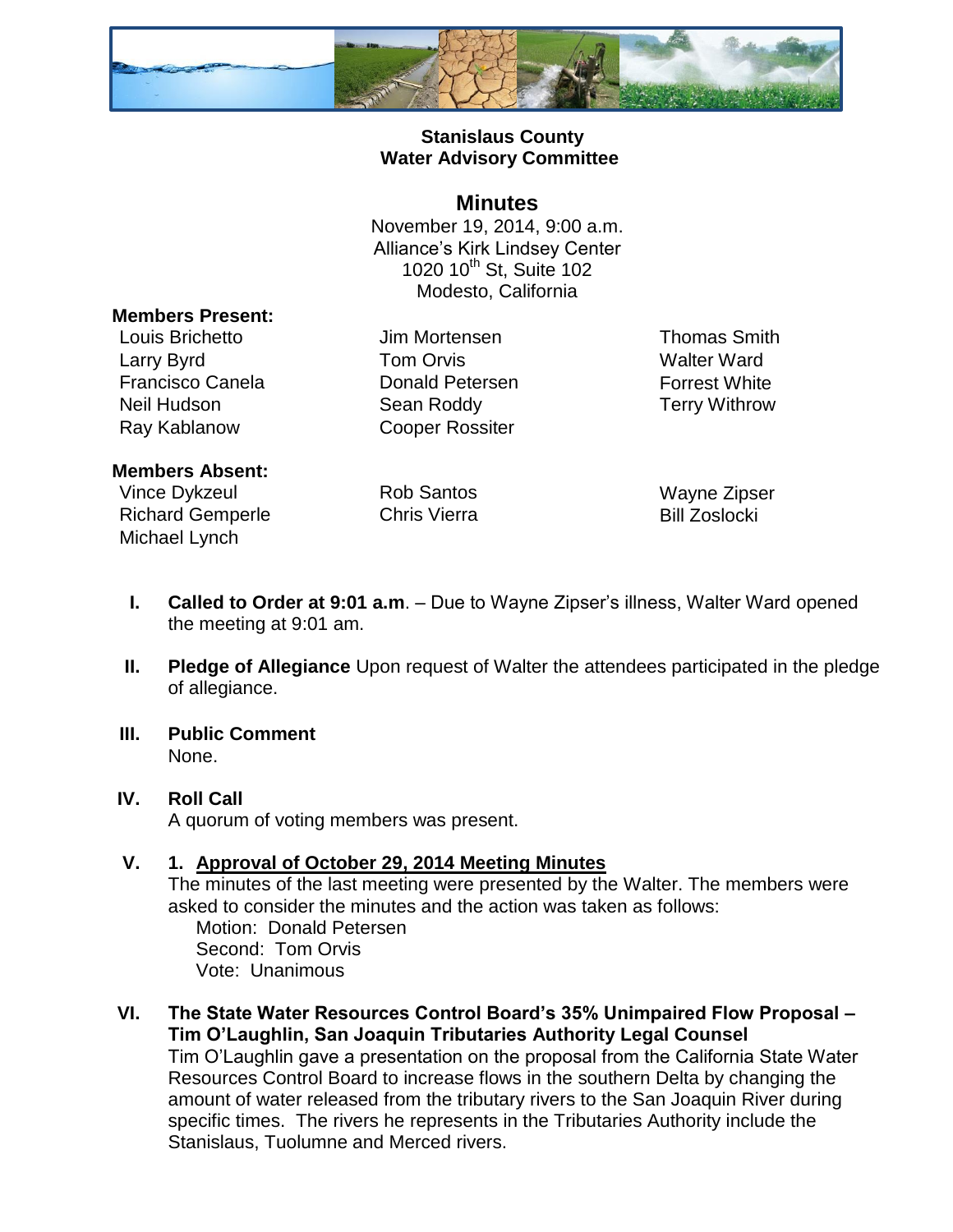Mr. O'Laughlin summarized the issue for the meeting as follows. The proposed new flow requirements were outlined in a report known as the "Draft Supplemental Environmental Document" for the "Water Quality Control Plan for the Bay-Delta: San Joaquin River Flows and Southern Delta Water Quality". The document developed an analysis of the flows needed to support Delta water quality objectives, especially for aquatic species and salinity. The proposal involves releasing water from the storage facilities between February and June. The Tributary Authority and its members provided testimony for the initial hearings on the proposal in 2013. Since the hearings the Water Board staff has been re-visiting the document and considering all the comments in order to develop a revision that is expected to be released and heard in early 2015. In his continuing engagement on the matter Mr. O'Laughlin believes the new documents and proposal will increase the proposed unimpaired flow release of tributary water from 35% to 40%. That indicates that the arguments on the impacts of such water losses presented by the water users in the Authority area were not given adequate consideration. Mr. O'Laughlin went on to explain the scope of the potential impacts. Of particular interest to the Advisory Committee was the notion that the State's report indicated the loss would have a relatively small impact on groundwater use. Supervisor Withrow said that the proposal has the concern of the not only the agencies that are part of the Authority but the County as well. He wanted the Advisory Committee to be informed about the issue so that they could assist the County in any of their efforts to make sure both the potential impacts to the economy and the groundwater be communicated to the State Water Resources Control Board. The presentation was followed by some concerns and discussion by members of the Committee.

#### **VII. North Valley Regional Recycled Water Project Update – Brad Hawn**

Brad Hawn presented the program on the North Valley Regional Recycled Water Program with Lyndell Melton of RMC Water and Environment assisting. The effort is a collaboration of the cities of Modesto, Turlock and Ceres along with Del Puerto Water District and Stanislaus County. The project was started in 2010 and the concept involves moving highly treated wastewater from the cities under the San Joaquin River and into the Delta-Mendota Canal for use by Del Puerto Water District. Del Puerto is a multi-county water district that is located primarily in Stanislaus County that heretofore has relied solely on Delta water supplies for irrigation water. The areas under irrigation have little or no groundwater and the recent allocation from the Delta supplies, including a zero allocation this year, have instigated Del Puerto water users to be very creative about expanding the sources for their water portfolio. The proposal to use recycled water establishes a reliable, long-term supply. The proposal helps the cities by eliminating discharge to the San Joaquin River which has become so heavily regulated it may be prohibitive to do so in the future. Mr. Hawn described the sources, routing and storage alternatives of the project. The project has been presented at both the State and federal levels and in a recent presentation at the federal level in Washington with the Bureau of Reclamation and others the proposal was favorably met with as it fits very well with policy direction of the relevant agencies.

## **VIII. Revision No. 1 of the Groundwater Ordinance – Process Discussion**

Walt Ward presented some edits that had been made to the ordinance since the WAC last voted in approval to move this item forward to the Board of Supervisors for their considertation of adoption. The edits were meant to be clarification only and no new concepts or elements had been added to the ordiance since last reviewed by the WAC

\*Underlined items are Action Items subject to vote as described in the committee by-laws.